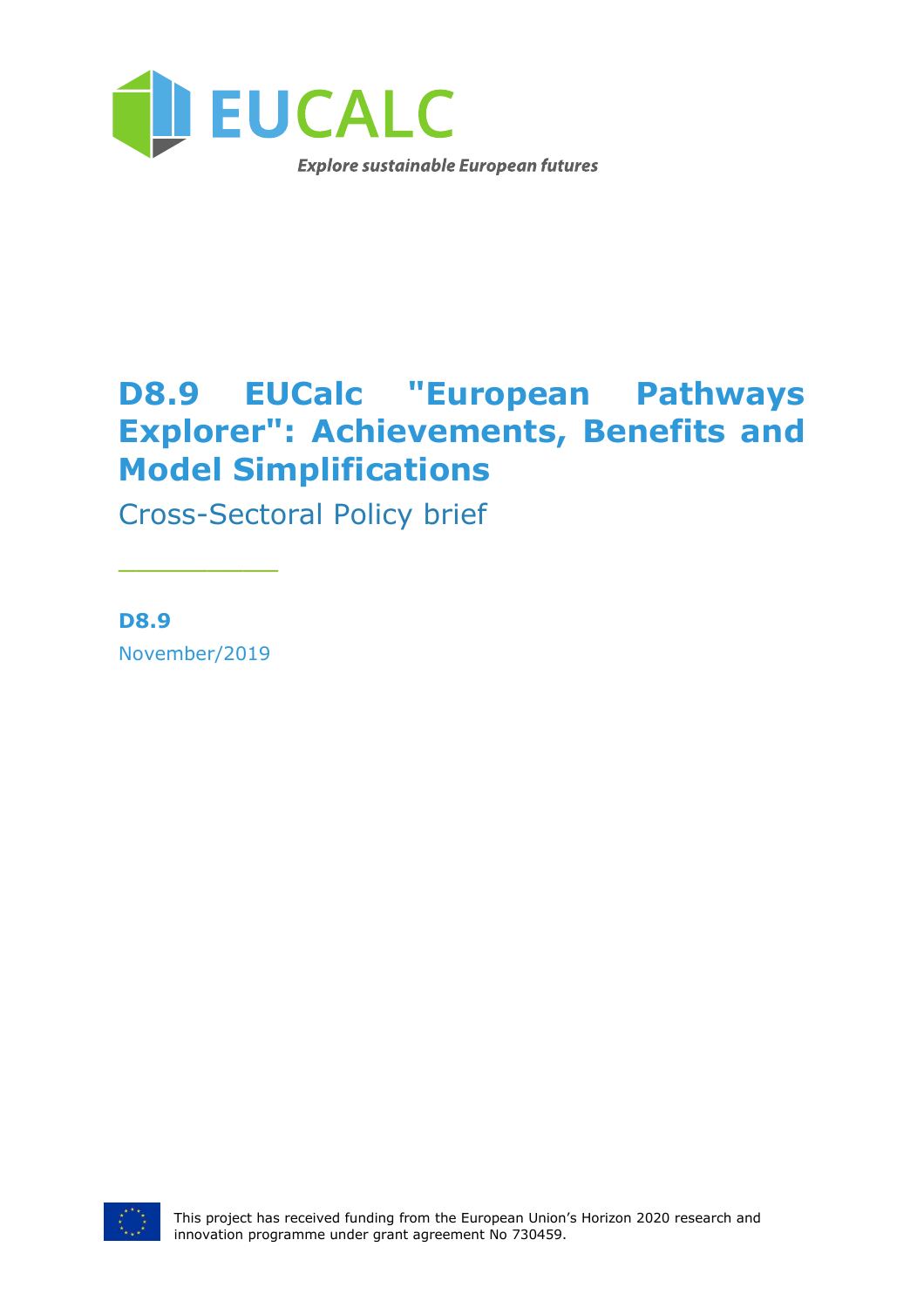

| <b>Project Acronym and</b><br><b>Name</b> | EU Calculator: trade-offs and pathways towards<br>sustainable and low-carbon European Societies - EUCalc |
|-------------------------------------------|----------------------------------------------------------------------------------------------------------|
| <b>Grant Agreement</b><br><b>Number</b>   | 730459                                                                                                   |
| <b>Document Type</b>                      | Report                                                                                                   |
| <b>Work Package</b>                       | Model & Module Integration (WP8)                                                                         |
| <b>Document Title</b>                     | D8.9: EUCalc "European Pathways Explorer":<br>Achievements, Benefits and Model Simplifications           |
| <b>Main authors</b>                       | Julien Pestiaux, Luis Costa, Vincent Matton                                                              |
| <b>Partner in charge</b>                  | CLIMACT, PIK, IMPERIAL                                                                                   |
| <b>Contributing partners</b>              |                                                                                                          |
| <b>Release date</b>                       | November 2019                                                                                            |
| <b>Distribution</b>                       | Public                                                                                                   |

### **Short Description**

*This document is a detailed policy brief, outlining i) where the EU Calc model fits and which policy questions can be addressed with the model and its various modules ii) a brief description of key modelling features, and the key achievements of the project, and iii) the simplifications required and their mitigation. It is related to Task 8.8.*

| <b>Quality check</b> |                  |  |
|----------------------|------------------|--|
| Name of reviewer     | <b>Date</b>      |  |
| J.P. Kropp           | 8.11./21.11.2019 |  |
|                      |                  |  |

### **Statement of originality:**

This deliverable contains original unpublished work except where clearly indicated otherwise. Acknowledgement of previously published material and of the work of others has been made through appropriate citation, quotation or both.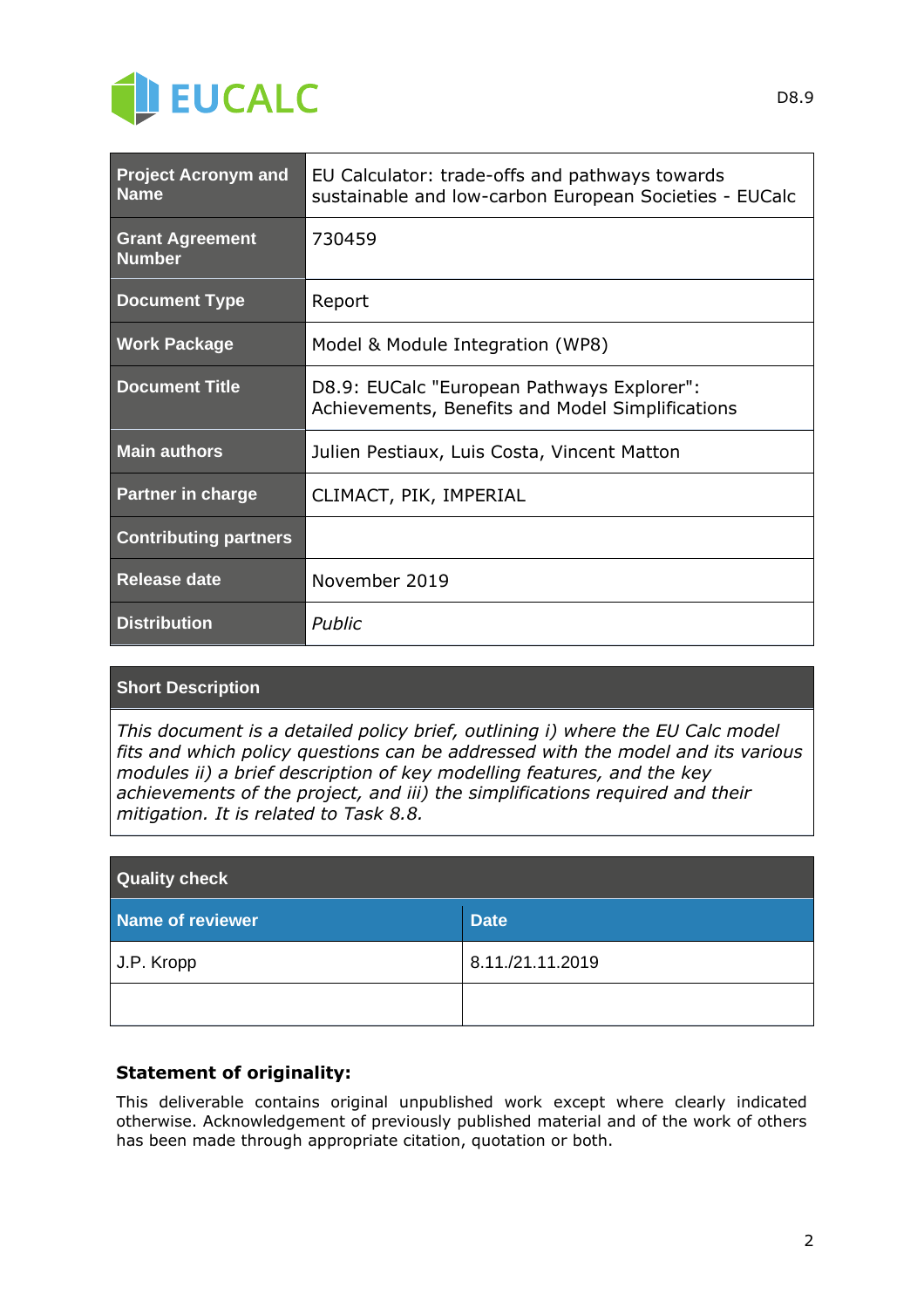

## **Table of Contents**

| The EU Calculator fills a critical gap in the decision support and                                                                                                                                                                                                                                                                                                              |  |
|---------------------------------------------------------------------------------------------------------------------------------------------------------------------------------------------------------------------------------------------------------------------------------------------------------------------------------------------------------------------------------|--|
| EUCalc is a bridge between complex models and simple tools 6<br>Policy makers can get a finer understanding of typical issues of the low carbon<br>transition, but also explore new dimensions like the impact on water and other<br>EUCalc is a simulation lever-based model, highly complementary to other<br>The scope of EUCalc is much broader than previous calculators 8 |  |
| Several key characteristics are brought together to make it unique11<br>Transboundary effects and interaction with other models (GTAP - EUCalc)12                                                                                                                                                                                                                               |  |
| The model has simplifications, but these are mitigated 14                                                                                                                                                                                                                                                                                                                       |  |
|                                                                                                                                                                                                                                                                                                                                                                                 |  |

### **List of Tables**

### **List of Figures**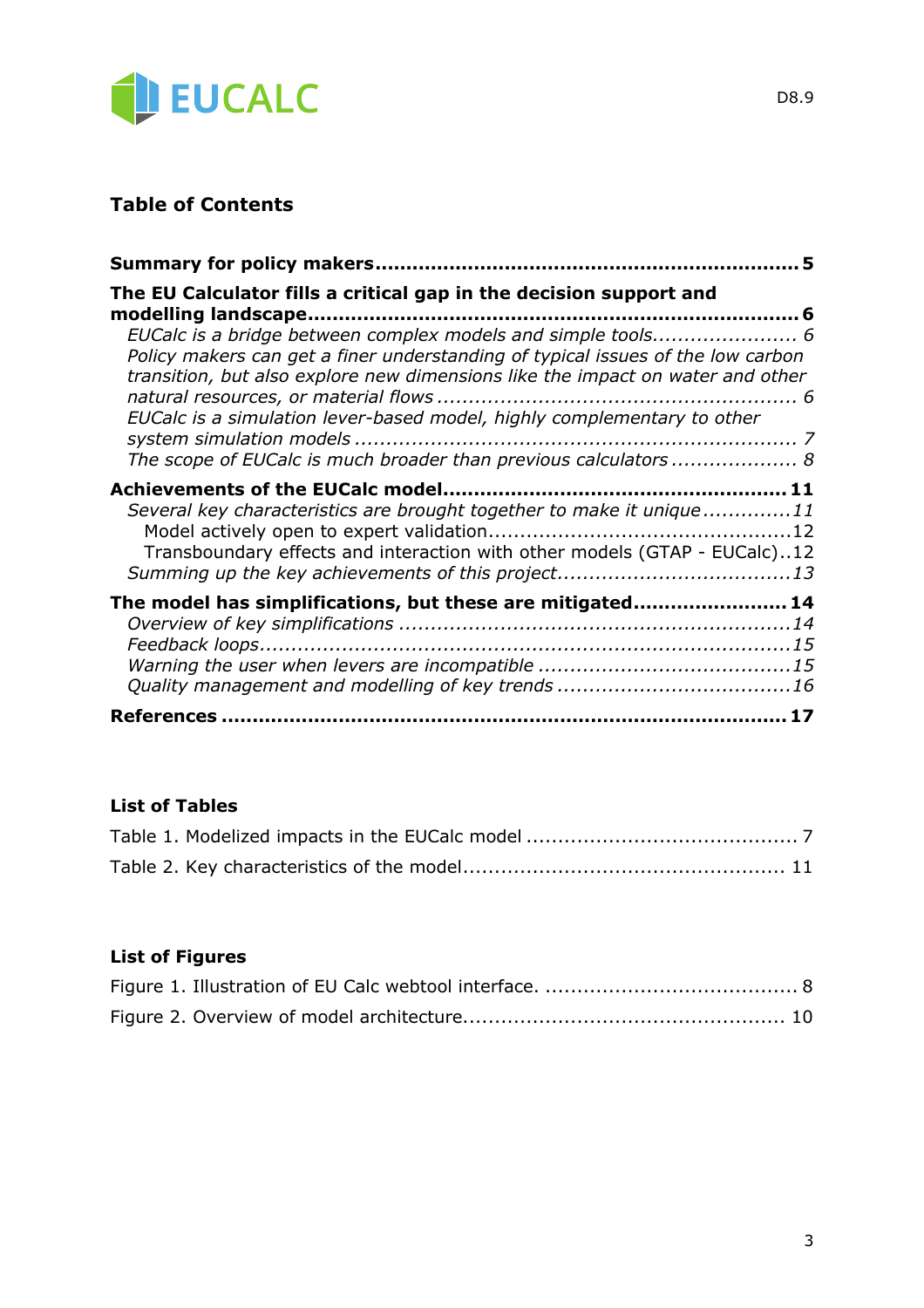

### **List of abbreviations**

| <b>CCS</b>    | Carbon Capture and Storage                     |
|---------------|------------------------------------------------|
| CCU           | Carbon Capture and Usage                       |
| EU            | European Union                                 |
| <b>EU28</b>   | European Union 28 Member States                |
| <b>EUCalc</b> | European Calculator project                    |
| GHG           | Greenhouse Gases                               |
|               | GTAP model Global Trade Analysis Project model |
| <b>TPE</b>    | <b>Transition Pathway Explorer</b>             |
| <b>WP</b>     | <b>Working Package</b>                         |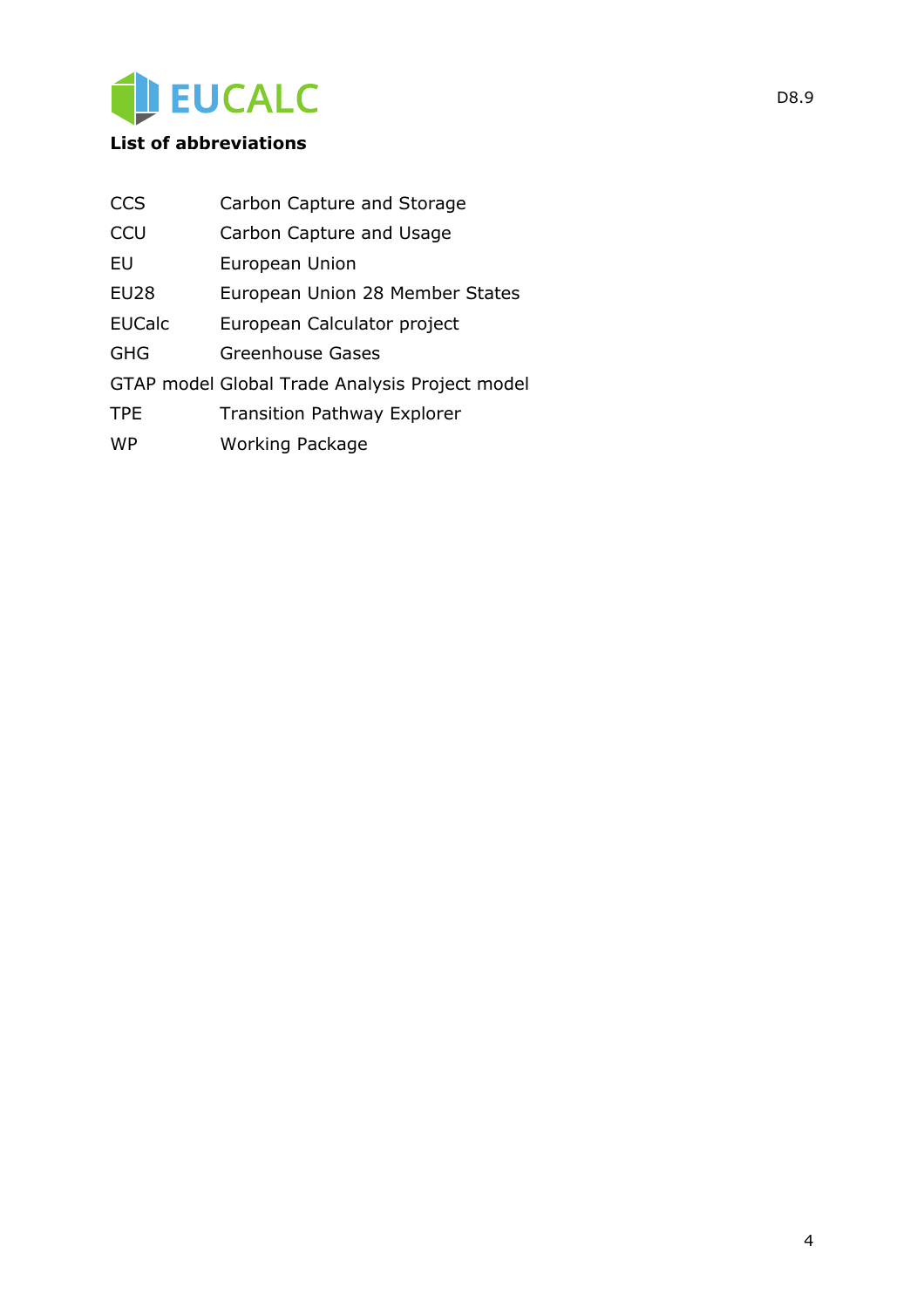# **JEUCALC Summary for policy makers**

The European Calculator (EUCalc model) is a model of energy, land, materials, product and food systems at European and member-state (plus Switzerland) levels for representing GHG emissions dynamics up to 2050. The EUCalc model has these 2 concepts at its core: 1) it defines computation sequences based on an extensive range of drivers, with the ability to sequentially trace, from products and food to material and land demand down to energy supply and then to emissions, the main leverage points for reducing GHG emissions across sectors in a country or at an aggregated EU level; and then 2) it sets a range of ambition levels for the most important drivers for which the user can define the projected level of ambition. These drivers are called *levers* and they are at the center of the scenario creation logic.

Users of EUCalc can develop their own sustainable transformation pathways that test possible technological and behavioural emissions reductions options at both the European and member state levels simultaneously. EUCalc enables the user to explore the option space for decarbonization that would otherwise be narrowed down to the constraint of optimum economic feasibility, which is often the norm in low carbon analysis. Given the substantial uncertainties arising from taking a long-term horizon such as 2050 or 2100, optimizing on certain factors like costs is extremely challenging. Accordingly, optimization models should be complemented with other approaches to identifying possible low carbon trajectories, particularly as the potential for breakthroughs or non-linear changes must be included. Addressing these system dynamics with a driver- and lever-based simulation model provides a very powerful and complementary alternative.

The cost implications of each pathway cover the annual capital expenditures (e.g., for new infrastructures or assets), operational costs (e.g., maintenance) and fuel costs. Although the EUCalc model assesses these cost implications, it is a simulation model as opposed to optimisation models. This implies that the EUCalc model does not optimise based on costs or consumer utility and therefore does not identify the least costly way of reaching specific 2050 targets. The aim, instead, is to look at what might be practically and physically achievable in each sector over the next 30 years (until 2050) under different assumptions.

The EUCalc model also provides outputs on non-monetary outputs such as air quality, impact on resources such as water and land, climate change damages, and biodiversity. These externalities are nevertheless not accounted in the cost estimates.

No model brings all the answers, and all have their advantages and disadvantages. In terms of key advantages, EU Calc brings immediacy of response; whole system-level coverage as well as whole system interactions which allow the user to rapidly explore a very wide range of options linked with potential tradeoffs and synergies, and it covers a large range of impacts (negative and positive); it also has a medium to long term perspective. In terms of disadvantages: it has coarser resolution than very detailed technical models, the economic assessment is not fully integrated, and some of the feedbacks or loops are not modelled.

This document describes the added value of the approach and its key characteristics, as well as the simplifications that were required to build it, particularly around the limitation on the amount and the complexity of the feedback loops allowed, in order to ensure a decent real-time running time. Detailed information on the model set-up and the rationale of the different sector modules is available at [http://www.european-calculator.eu/.](http://www.european-calculator.eu/)

Our strong belief is that policy makers should have access to a wider range of expertise and informed opinion including through leveraging different types of models, general or partial equilibrium ones as well as extensive simulation tools such as EUCalc, as they each shed a different light on the options available for the low carbon and energy transition.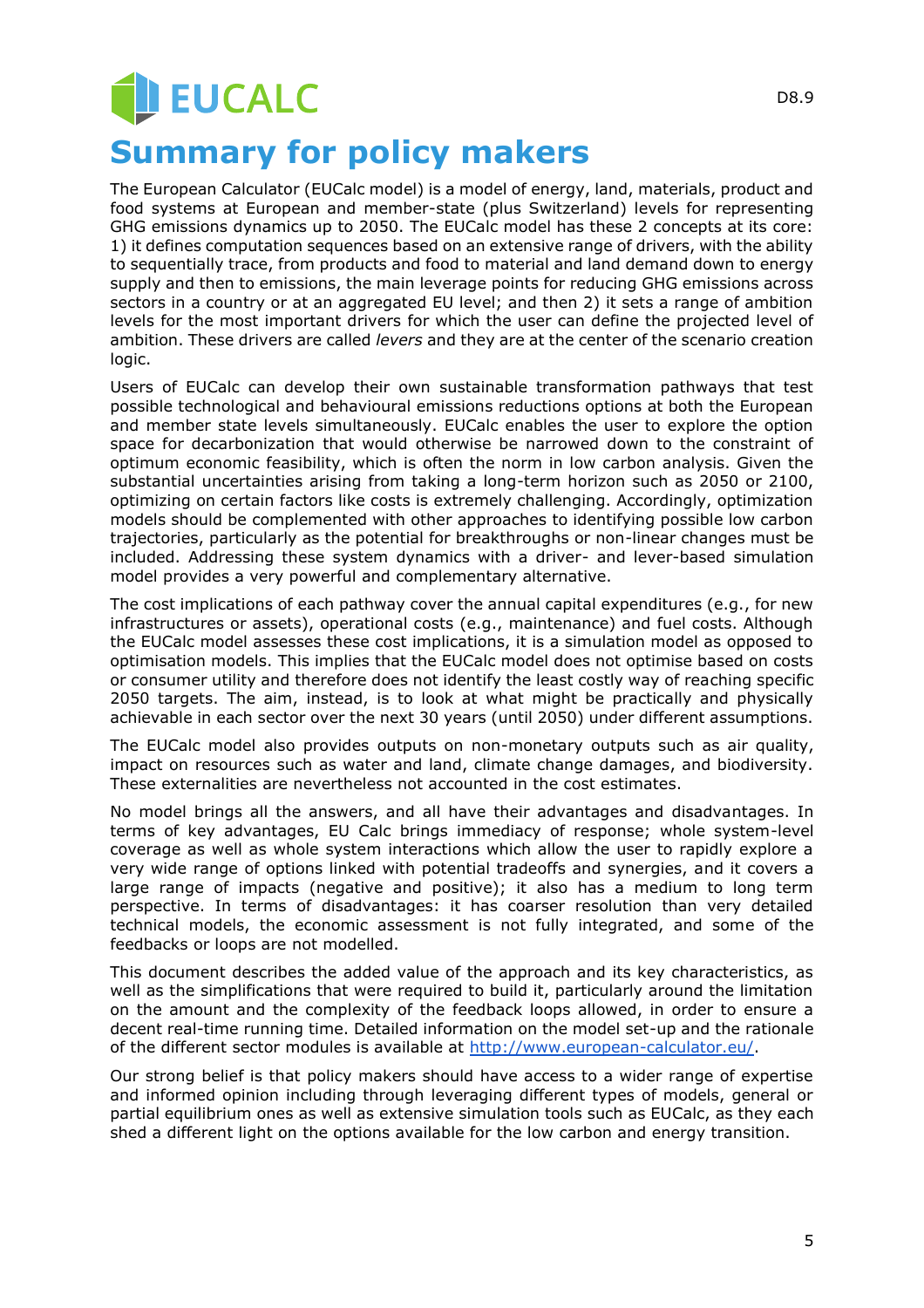# **U EUCALC**

# **The EU Calculator fills a critical gap in the decision support and modelling landscape**

# **EUCalc is a bridge between complex models and simple tools**

EUCalc is a new model for the assessment of climate protection solutions for Europe as a whole and for European Member states plus Switzerland. The model relates emission reduction with human lifestyles, energy demand and production, land use and agriculture, the exploitation and / or conservation of natural resources like water and biodiversity, and also connects to investments and job creation, etc. in one highly integrative approach.

Given the complexity of the interrelations between energy demanding/supplying sectors it is currently difficult for stakeholders to have a sound overview of potential transition pathways. This model is complementary to pure dynamic energy system models and integrated impact assessment tools as it introduces an intermediate level of complexity and a multi-sector approach assessing multiple impacts. It is also based on co-design with scientific and societal actors. Stakeholders often need to rely on the outputs of energy models that might not always be flexible enough to represent the stakeholder's view of the evolution for a particular sector she/he is interested or knowledgeable on. Consequently, the EUCalc project developed a new approach which comprises all GHG emitting sectors, but simplified some of the interrelationships between sectors. As constructed, the EUCalc model allows the user to near-freely explore the full option space for decarbonization without the latter being narrowed to the constraints of optimum economic feasibility or political inaction. The advantage of doing so is that it frees users to detect combinations of levers that break long established trade-offs in other modelling exercises. The option space for decarbonization is determined by the so-called levels of ambition whose range has been established during an intensive co-creation process with sectoral experts and wider societal institutions and actors. As test for the robustness and adequacy of the model approach chosen, the EUCalc model is able to reproduce the main activities, energy and emission outputs of previous modelling exercises/scenarios (E.g., the EU-Reference scenario as in Capros et al, 2016<sup>1</sup>).

**Overall, the tool is built to enable decision makers to get near real-time policy support underpinned by comprehensive trade-off analyses**. Policy makers -- but also any expert working on the energy and climate transition -- can have access to the model and test the assumptions for the future developments of the European energy and land nexus, for Europe and for each member country.

## **Policy makers can get a finer understanding of typical issues of the low carbon transition, but also explore new dimensions like the impact on water and other natural resources, or material flows**

The EUCalc model computes different types of *impacts*: the energy consumption and GHG emissions at a country level, resource depletion (water, fossil fuel, lands) and other environmental impacts such as biodiversity, and socio-economic impacts such as employment and air pollution impacts. A summary of the main outputs modelled in the EUCalc is provided in Table 1.

 $<sup>1</sup>$  Capros P, De Vita A, Tasios N, Siskos P, Kannavou M, Petropoulos A, Evangelopoulou S, Zampara M, et al. (2016).</sup>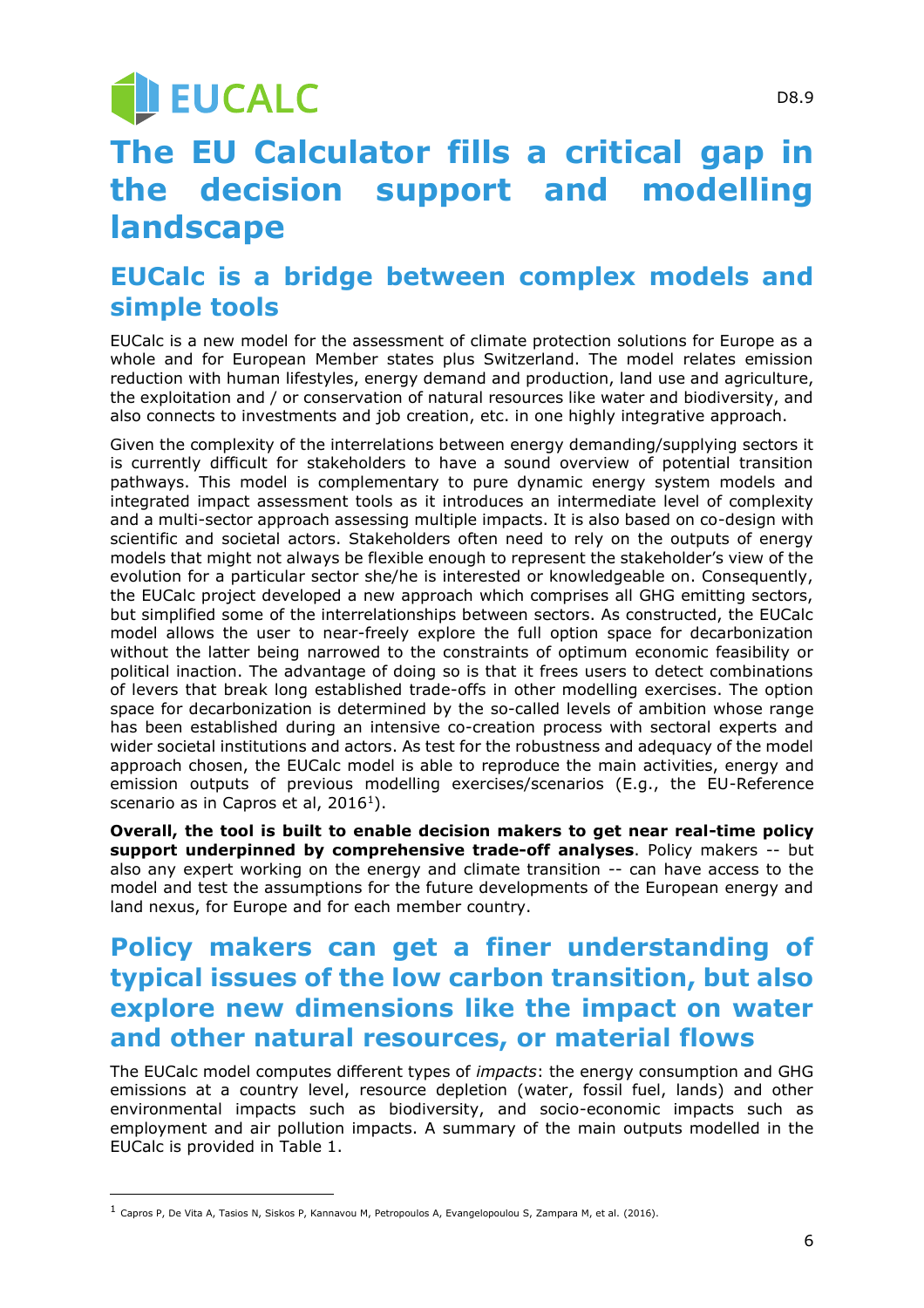

| Total energy consumption in EU<br>Energy consumption by energy vector and consumption sector         |  |
|------------------------------------------------------------------------------------------------------|--|
| Total GHG emissions in the EU and by country                                                         |  |
| GHG emissions imported/exported outside of the EU (linked to<br>import/export of products/resources) |  |
| Air pollution: Fine particulate matter                                                               |  |
| Fertilizer input                                                                                     |  |
| Resources use & availability<br>Water availability, consumption                                      |  |
| Minerals & rare earths availability                                                                  |  |
| Fossil fuels use                                                                                     |  |
| Land and forest use                                                                                  |  |
| Food waste                                                                                           |  |
| Renewable resources: wood                                                                            |  |
| Competitiveness & employment                                                                         |  |
| Food import                                                                                          |  |
| Material import                                                                                      |  |
| Impact of air quality                                                                                |  |
| Biodiversity: impact of land use allocation, species habitat                                         |  |
| World temperature change                                                                             |  |
|                                                                                                      |  |

*Table 1. Modelized impacts in the EUCalc model*

For more details about the scope of those impacts' calculation and about the methodology, please refer to the related [module documentation](http://www.european-calculator.eu/documentation/) documents which can be found on the project website www.european-calculator.eu/.

## **EUCalc is a simulation lever-based model, highly complementary to other system simulation models**

The EUCalc model is a simulation model, driven by simulating the impacts of human *activities* in a given *context.* It reflects the impact of using technologies to perform the activities on *energy*, *emissions*, *socio-economic impacts* and *environment & resources*. It also assesses links to the economy, to policies and to transboundary flows.

To start a simulation users define the inputs to the calculator by making choices, using a number of levers. These levers typically make a change in either the supply or demand of energy (or other resources) in a particular sector, for example building wind turbines, or reducing the share of distance people travel by car over the next three decades to 2050. The users can choose a lever ambition level based on four main choices that are available in the interface of the Transition Pathways Explorer.

The 4 levels are defined as follows:

| Level 1 | Level 2<br>____ | <b>Level</b> 3 | Level 4 |
|---------|-----------------|----------------|---------|
|         |                 |                |         |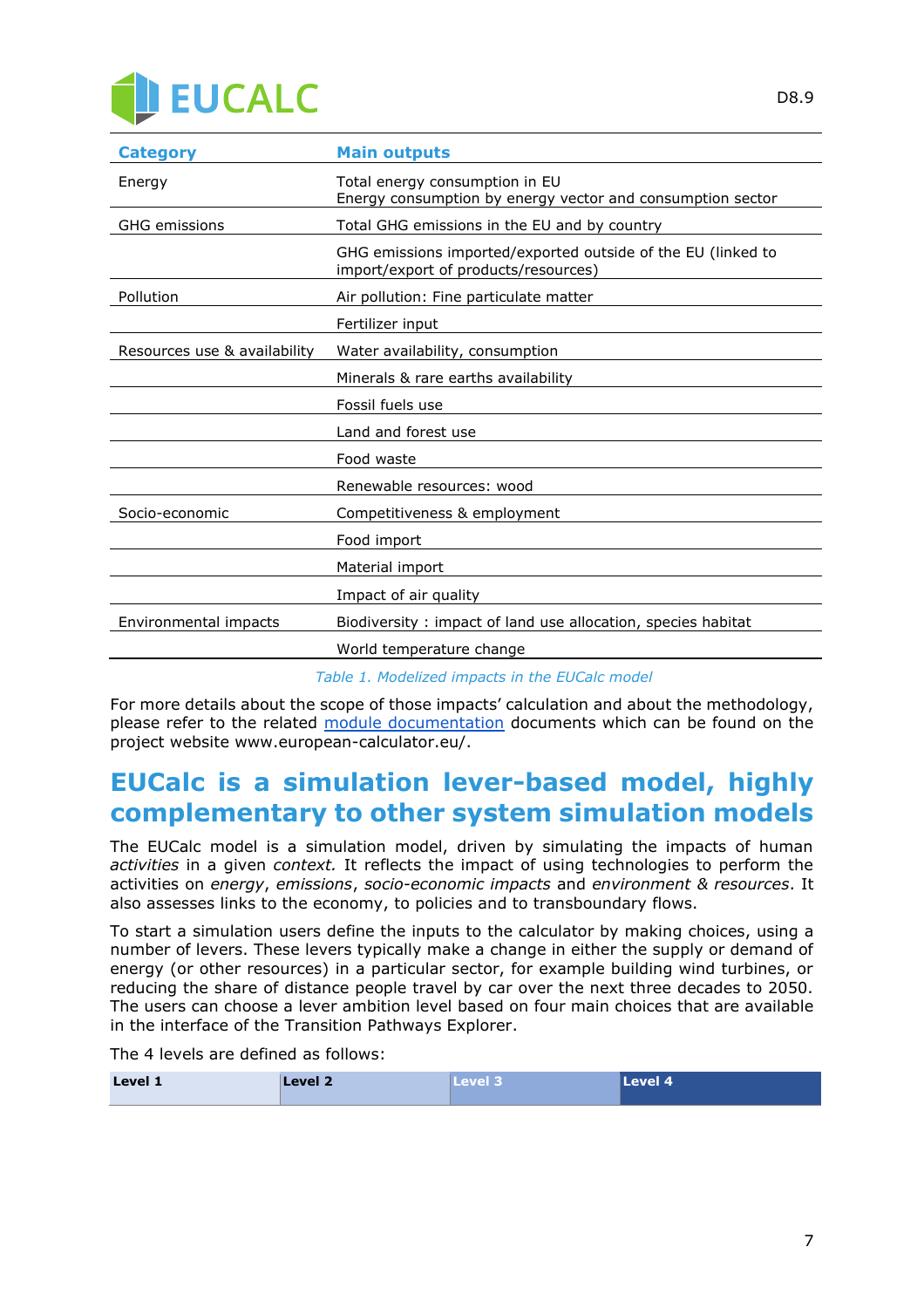

|        |                                                                                                                                                                                                                 |                                                                                      | <b>Transformational</b><br>and                                                                                                                                                                                                                                                                                |
|--------|-----------------------------------------------------------------------------------------------------------------------------------------------------------------------------------------------------------------|--------------------------------------------------------------------------------------|---------------------------------------------------------------------------------------------------------------------------------------------------------------------------------------------------------------------------------------------------------------------------------------------------------------|
| trends | Intermediate scenario, Very<br>more ambitious than a <b>realistic</b> scenario, given<br>Projections of <b>historical</b> projection of historical the current technology<br>full<br>the<br>available solutions | but<br>ambitious<br>in<br>potential of practices observed<br>some geographical areas | requires some additional<br><b>breakthrough</b> or efforts such<br>as important costs reduction<br>for some technologies, very<br>trends but not reaching evolutions and the best fast and extended deployment<br>infrastructures,<br>major<br>of<br>technological advances, strong<br>societal changes, etc. |

A combination of all the lever choices across all sectors creates a comprehensive scenario which enables the user to understand the impact of certain ambition levels across the whole economy. The model outputs for a given input scenario are named pathways, because the focus is on the final impact and overall evolution trend. For each pathway, the calculator displays the implications over time (for example in terms of energy, emissions, resource use, job creation and land-use). See a snapshot of the tool in figure 1 with levers on the left and graphical outputs on the right.



#### *Figure 1. Illustration of EU Calc webtool interface.*

Simulation tools like EU Calc with its user interface – the Transition Pathways Explorer – are typically used as eye-openers, especially in the first phase of the analysis to get a 'sense of scale' grasp of the impact of changes to the drivers / technological or behavioural options (levers) being explored. It is typically complemented by:

- optimization models such as TIMES/PRIMES/GTAP which are used to answer questions such as: "what is the cheapest way of", "in which order should I perform this". However, determining the energy transition only based on economic optimality would be dangerous as the cost projections in such timeframes are highly uncertain, and choices made may end up being arbitrary.
- sector specific models on each of the issues addressed to better operationalize the pathway recommendations in the sector; for example, in "buildings", or "air quality".

## **The scope of EUCalc is much broader than previous calculators**

The development of 2050 calculators has started about 10 years ago with the UK version, and was quickly followed by a series of other national calculators and complemented with a global version. These calculators are all mostly based on the same modelling structure and efforts are still ongoing for further developments of additional features, as well as to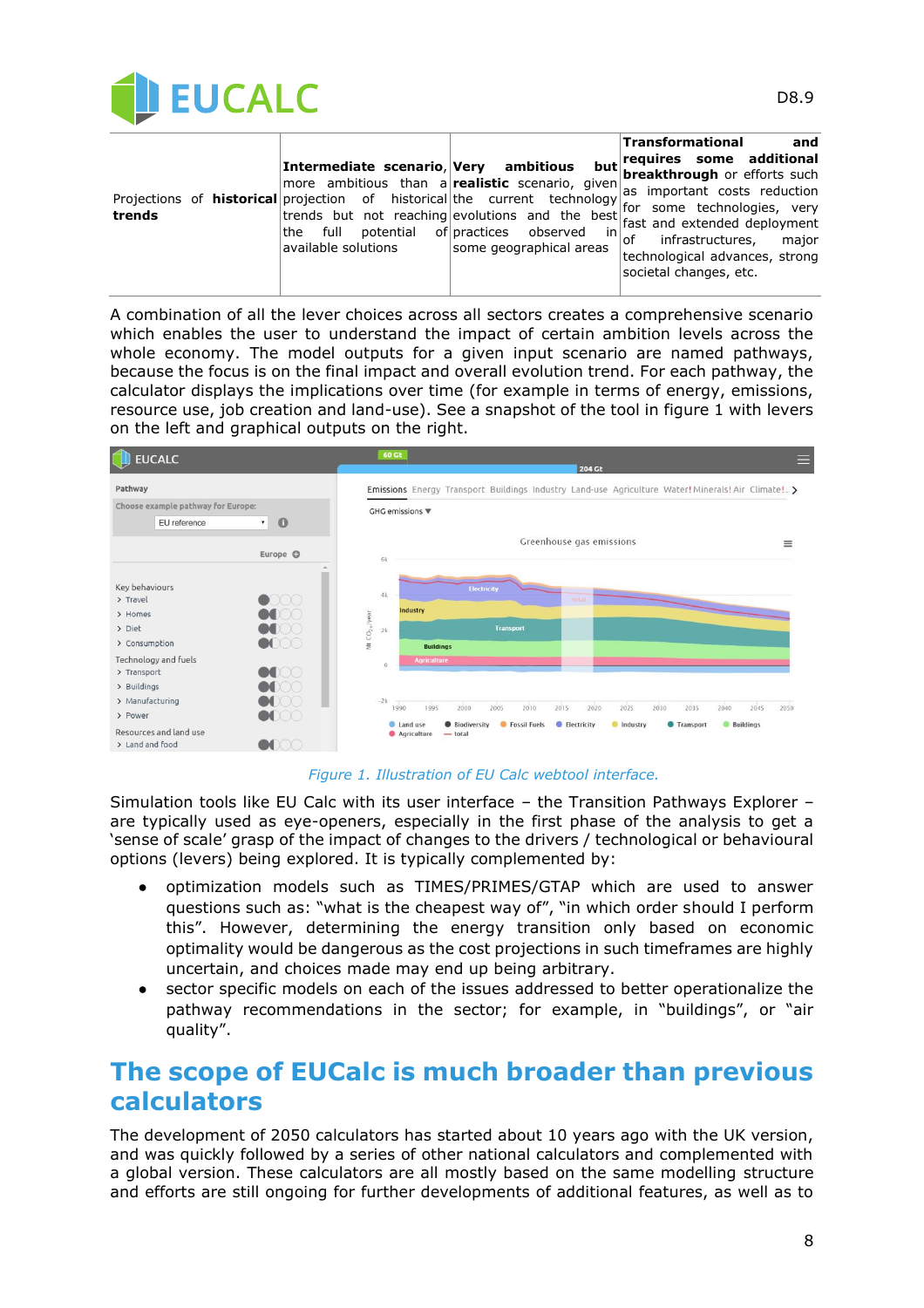

expand the international coverage. More information can be found at <https://www.gov.uk/guidance/international-outreach-work-of-the-2050-calculator>

We have added more sectors, more interlinkages, more impacts and a more in-depth modelling of each specific issue. Figure 2 gives a global overview of the EUCalc model architecture.

The general model logic is as follows:

The model starts by assessing the energy demand based on three **context** modules (*lifestyle*, *technology* and *climate*). They each provide contextual data to the activity and impact modules.

Then five **demand** modules cover consumption sectors (*agriculture*, *transport*, *building*, *manufacturing* and *CCU*). These modules use technologies which compute emissions, based on an assessment of the production and consumption of energy, products, materials & resources.

Then three **supply** modules cover energy sectors (*electricity production*, *electricity storage*, *biomass production*, *refinery of oil and gas, and GHG removal technologies*).

These modules use technologies which compute emissions, based on an assessment of the production and consumption of energy, products, materials & resources.

Then, seven **impact** modules which include social impacts (such as employment, health and safety, energy security, education and working conditions), resource impacts (such as land-use, water, biodiversity, minerals and climate) and water-energy nexus module, then compute various types of impacts based on data from input modules and on results from activity modules.

Finally, the **external module** makes the link between the output of our model with another model called GTAP which allow us to position our results compare to a well known model.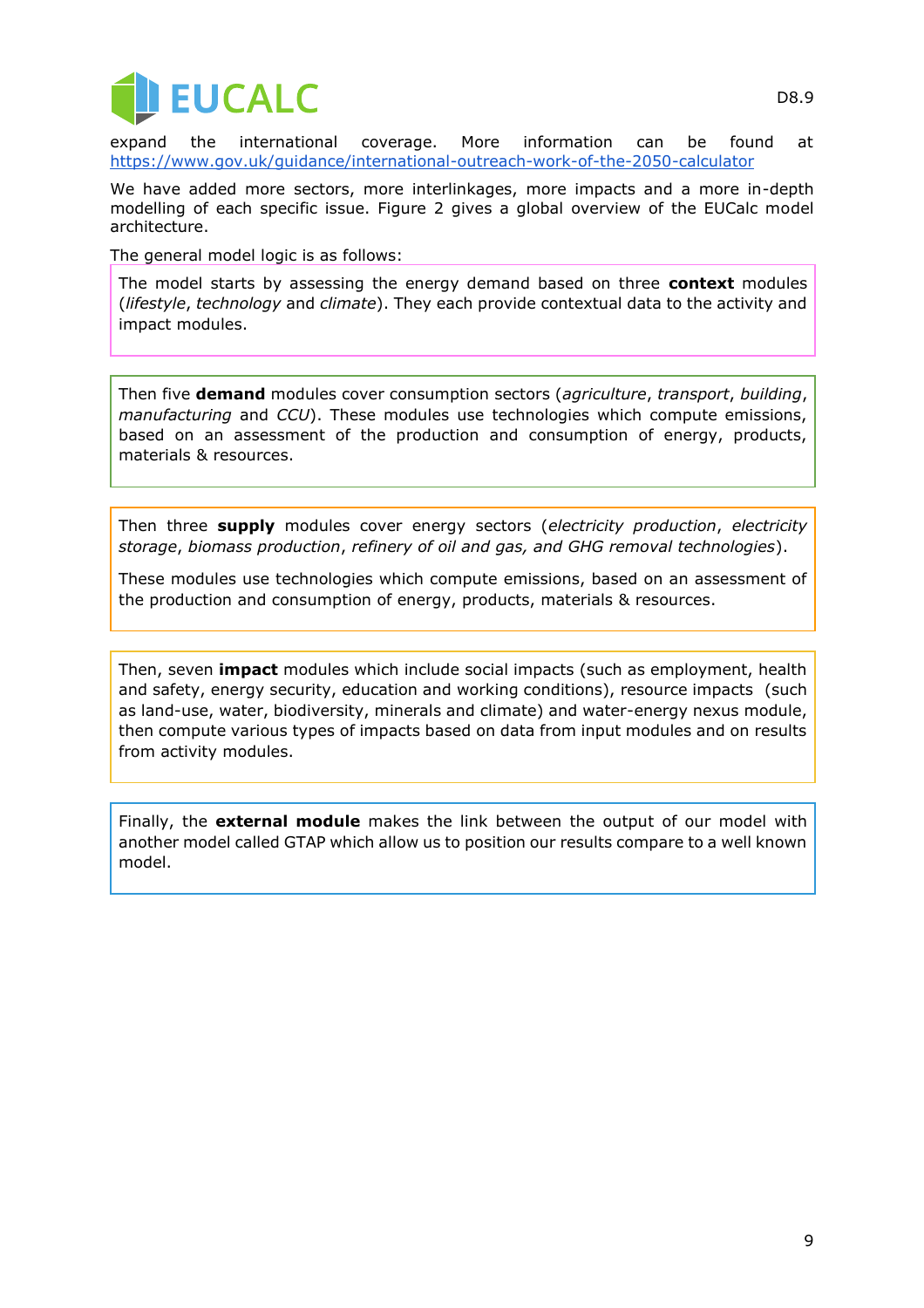

*Figure 2. Overview of model architecture.*

For further details on each specific module, please refer to the module specific documentation available at the project website [www.european-calculator.eu/.](http://www.european-calculator.eu/)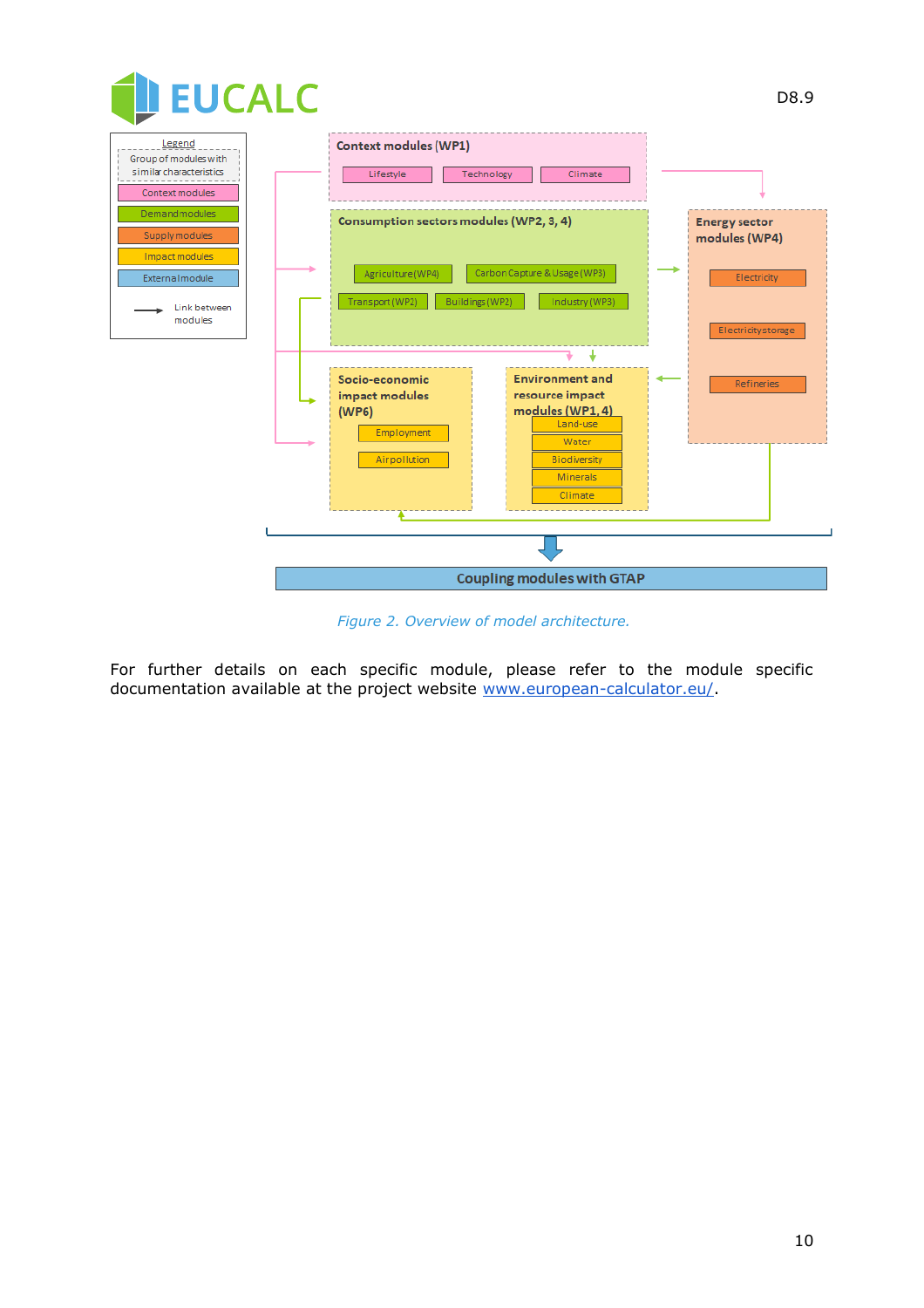# EUCALC **Achievements of the EUCalc model**

D8.9

## **Several key characteristics are brought together to make it unique**

The model relates emission reduction with human lifestyles, the exploitation and/or conservation of natural resources, job creation, energy production, agriculture, costs, etc. in one highly integrative approach and tool which enables decision makers to get real-time guidance on possible policy choices underpinned by comprehensive trade-off analyses.

The model strived to achieve the following key characteristics :

| Answers questions in<br>near-real time                                               | The Pathways Explorer is being programmed to present as a real-time<br>experience to the user, while the model may run in several hours or<br>days to pre-compile data. At the time of writing this policy brief we have<br>reached a running time of roughly a minute and are still exploring how<br>to reduce this further closer to real-time. |
|--------------------------------------------------------------------------------------|---------------------------------------------------------------------------------------------------------------------------------------------------------------------------------------------------------------------------------------------------------------------------------------------------------------------------------------------------|
| Covers a wider and<br>more relevant array<br>of issues for better<br>decision making | The EU-Calc model computes a wide range of <i>impacts</i> : the energy<br>consumption and GHG emissions at a country level, resource depletion<br>(water, fossil fuel, lands), socio-economic impacts such as air pollution<br>and employment and other environmental impacts such as biodiversity.                                               |
| Has the geographic<br>granularity to provide<br>relevant answers                     | The model enables the user to set the levers for Europe plus<br>Switzerland as a block and for each of the 28 countries separately. The<br>model also assesses interactions between Member States and<br>Switzerland and with the Rest of the World (RoW).                                                                                        |
| Goes deep enough to<br>provide added value                                           | The model enables a user to answer key questions regarding energy<br>transition pathway and to explore trade offs and synergies. This model<br>has several new added value elements in relation to LULUCF, water, air<br>quality, employment and trans- boundary effects.                                                                         |
|                                                                                      | The model has sufficient analytical depth to be considered credible by<br>stakeholders - especially given that was developed through a co-design<br>process involving many of them -within the technical constraints of<br>running as close as possible to real time.                                                                             |
| Is collaboratively built                                                             | The model is built in parallel by the 10 organisations of the consortium<br>with the inputs of significant numbers of expert stakeholders.                                                                                                                                                                                                        |
| Is transparent enough<br>to enhance<br>stakeholder validation<br>and buy in          | The model is developed through a participative process involving expert<br>stakeholders in each of the sectors addressed. Stakeholders consulted<br>have a good technical understanding of the main assumptions<br>underpinning modelling choices performed in their area of expertise.                                                           |
|                                                                                      | The model is as transparent as possible to enable stakeholder and end-<br>user buy-in. Transparency can be observed in:                                                                                                                                                                                                                           |
|                                                                                      | · The input data used in the model;                                                                                                                                                                                                                                                                                                               |
|                                                                                      | · The rationale of the calculation applied on the input data;                                                                                                                                                                                                                                                                                     |
|                                                                                      | · The ease of use by the end user of the tools used;                                                                                                                                                                                                                                                                                              |
|                                                                                      | · The open-source access of the tools                                                                                                                                                                                                                                                                                                             |

*Table 2. Key characteristics of the model*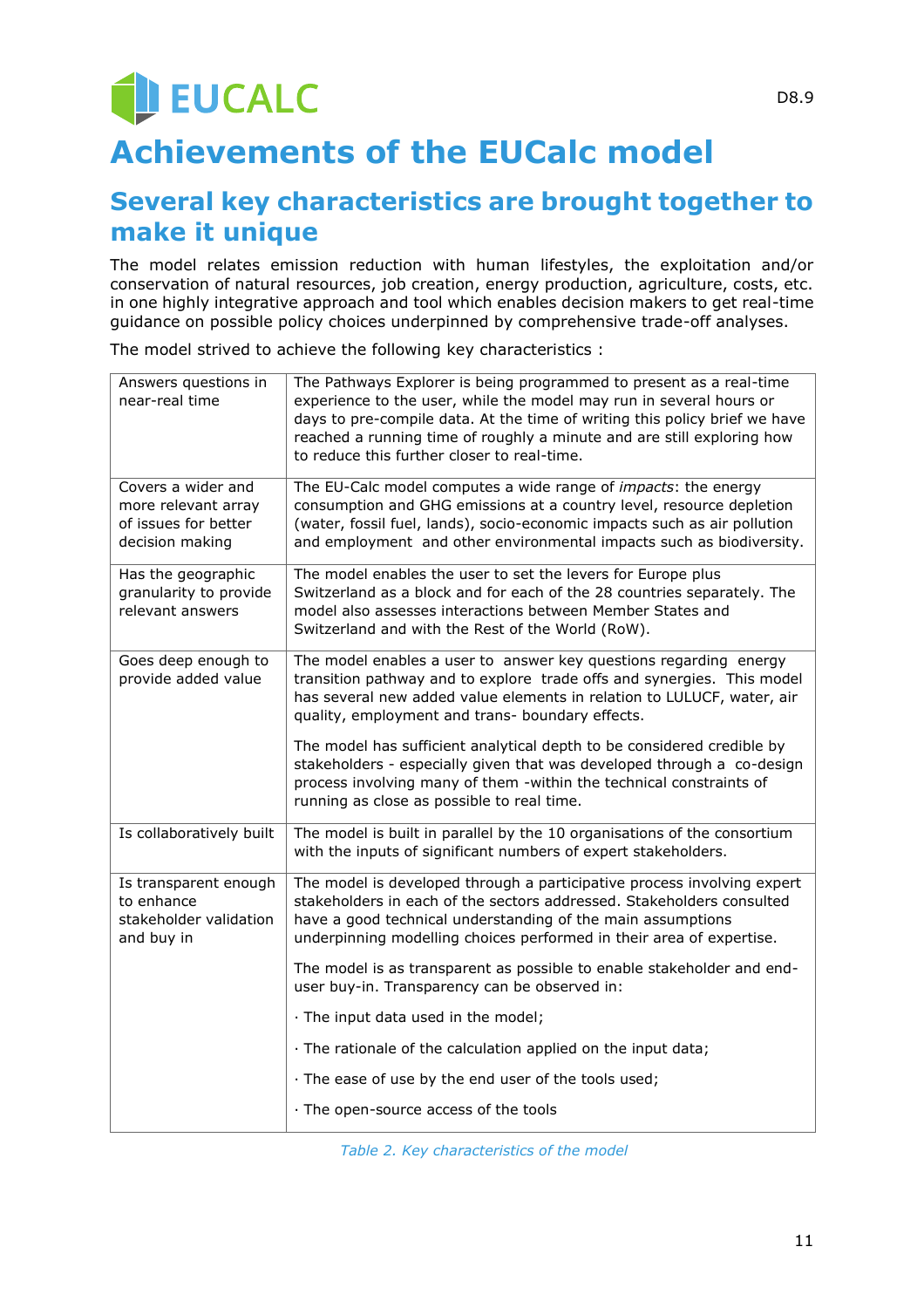![](_page_11_Picture_0.jpeg)

## **Model actively open to expert validation**

One of the unique benefits of the European Calculator co-creation process has been how it has helped, in previous iterations, to engage more effectively with stakeholders; not just so that they understand the project but also so they provide expert, real world perspectives on the data/assumptions and scenario setting. Managed sensitively the Calculator can be used as a useful consensus building tool and getting stakeholders involved at an early stage is vital to this.

Before creating scenarios it is crucial to take a sectoral view to understand what types and levels of change are technically possible in each sector. For each defined lever a range of ambition levels was derived on the basis of expert/stakeholder elicitation (more than 1000 experts<sup>2</sup> from academics, businesses, and NGOs, etc.) and thorough literature studies describing a range of potential futures for the respective sectors. Our work has built on comments from these experts to better identify and understand the key implications for Europe of a move to a low carbon society. This concept is described below and each sector documentation goes at length on the reasoning behind the ambition levels defined. These *levers* and their possible *ambition levels* are the building blocks of the EUCalc model. They allow the user to construct possible pathways to 2050 and beyond. The approach looks not only at 2050 as an end point, but also at the sequence of changes that would need to occur over the next 40 years, i.e. for the implementation of a successful climate protection policy.

It is for this reason that EUCalc embedded a co-creation process with stakeholders who are leading experts in their field, organized through a series of workshops, one for each main module. Early engagement with expert stakeholders also adds value by building a network of supporters for actions within the project related to communication, dissemination, and the future exploitation of the tool.

The key numbers from the co-creation participation process are:

- Number of Expert Stakeholder Workshops: 10
- Number of experts informed & mapped: › 1000
- Number of expert workshop participants: 171
- Breakdown by target group of workshop participants: 29% academia, 22% private sector, 27% science CSOs and professional associations, 22% European Institutions and others
- Gender balance: 2/3 Male and 1/3 Female

All expert stakeholder interactions taking place within the EUCalc project have been documented published in the format of sector related [expert workshop deliverables.](http://www.european-calculator.eu/deliverables/)

## **Transboundary effects and interaction with other models (GTAP - EUCalc)**

The EUCalc model allows the user to select and simulate decarbonization pathways for EU28 + Switzerland. As the envisioned decarbonization pathways impose changes in both demand and supply, levels and structures of production and consumption at sectoral and country levels would also be altered. This, in turn, would change the economic dependencies concerning the EU28 MS + Switzerland at sectoral levels and lead to altered trade patterns. Furthermore, as transboundary flows of goods and services also embody energy consumption and GHG emissions, projecting international trade impacts is also an important consideration in evaluating the options and tradeoffs of EU decarbonization pathways and their "emission effectiveness" in a global context.

D8.9

 $<sup>2</sup>$  The contributions of experts are gratefully acknowledged. However, the responsibility of the analyses lies with</sup> the partners of EUCalc, and the experts and stakeholders consulted do not necessarily endorse the analyses or the conclusions of our work.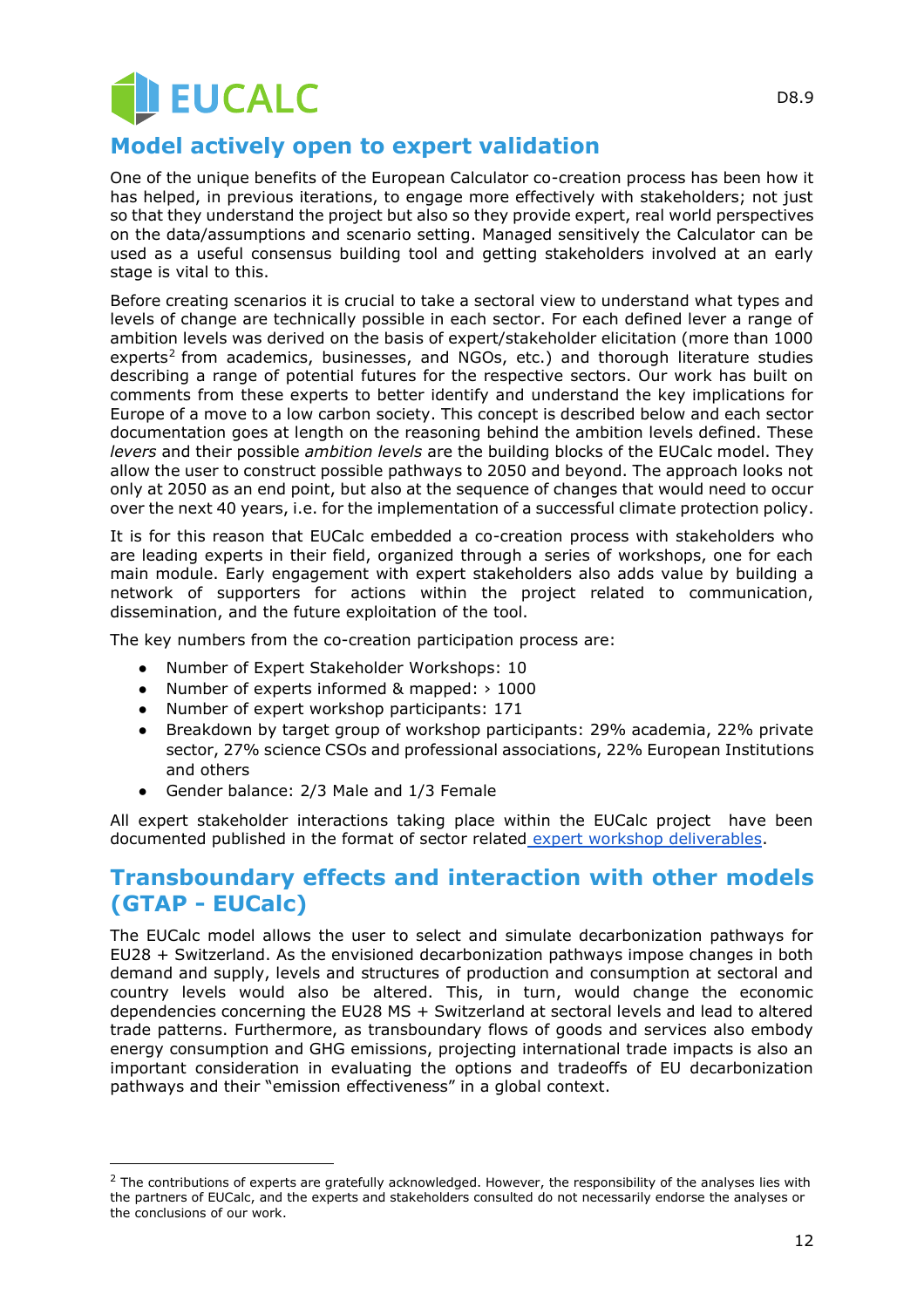![](_page_12_Picture_0.jpeg)

Within the broader scope of the calculator, the transboundary effects are quantified, including intra- and extra-EU trade flows. To do so, a modified version of the GTAP-E model<sup>3</sup> (nicknamed "GTAP-EUCalc") is developed, simulating perturbations to a projected baseline of the world economy in 2050. Results are shown specifying imports and exports along the commodity dimensions, expressed in both monetary and CO2e terms. Additionally, the EUCalc model aims at addressing trade linkages with the rest of the world at a greater granularity than one "average" region. In fact, transboundary results for major trade partners (e.g. USA and China) are computed. The GTAP-EUCalc general equilibrium approach differs from the EUCalc modularized approach, in which the lever setting reflects a range of ambition levels expressed by the end-user. The combination of the two adds value to the EUCalc with respect to the current existing calculators.

The EUCalc model then provides users with a set of levers on both the demand and supply side to create their own decarbonization pathways. The lever settings on the demand side (i.e. lifestyle choices) are essentially considered changes to the demand curves relative to the baseline in the GTAP-EUCalc model, whereas changes on the supply side imposed in the individual EUCalc model are modeled in the GTAP-EUCalc as changes in the supply function either through changes in the cost structure of producers and/or through total or biased productivity progresses. Consistent with the overall set up of WP7 and the generally accepted economic theory, the simultaneous shifts of the demand and supply functions arising from implementing the EUCalc pathways then endogenously determine the excess demand (i.e. imports) or excess supply (exports) of each and every product for each and every country/region included in the model. In addition, the specific modeling structure allows for generating bilateral trade flows between any pair of trading countries.

More details on this connection between EU Calc and GTAP-E can be found in deliverable 7.4.

## **Summing up the key achievements of this project**

The consortium has been able to manage the complexity of creating a completely new model from scratch while at the same time ensuring the scientific credibility of the approach and the open-source nature of the tool.

- The consortium has successfully managed to build this new model with the required level of granularity and robustness to be relevant for policy making and complement the existing models
- The consortium has received the input of hundreds of experts in the process, particularly on the sectoral dimensions, increasing its credibility and the range of scenarios it can meaningfully represent
- The consortium has worked based on fully open source data and also provides the underlying code with full transparency to all interested experts
- The project has produced an online tool which captures the essence of the model and simplifies its outputs in order to allow policy makers to quickly and efficiently create scenarios, test them and view their outputs at EU and Member states granularity.

<sup>3</sup> MCDOUGALL, R. & GOLUB, A. 2007. GTAP-E: A Revised Energy-Environmental Version of the GTAP Model. Department of Agricultural Economics, Purdue University, West Lafayette, IN: Global Trade Analysis Project (GTAP).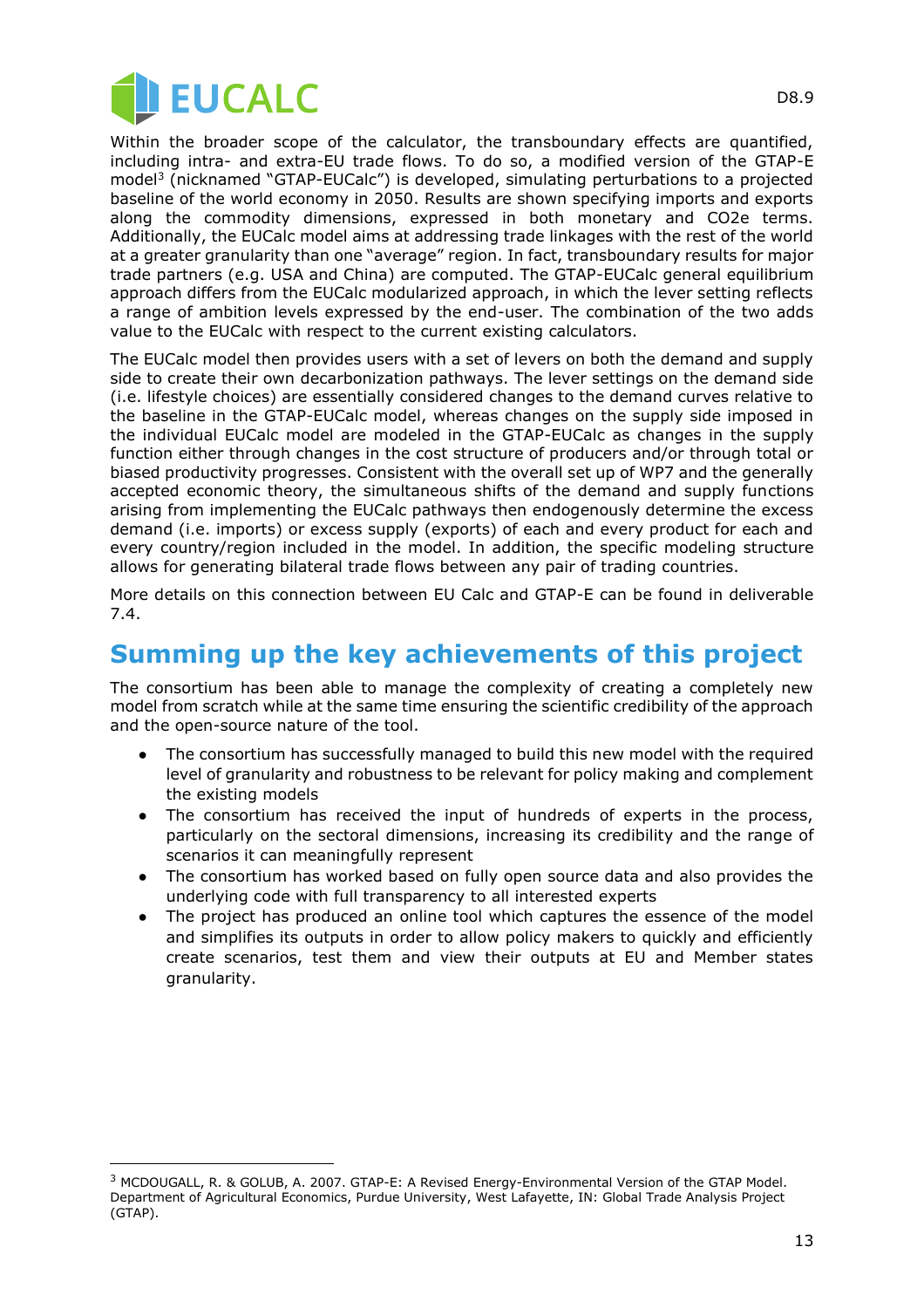## **DEUCALC** D8.9 **The model has simplifications, but these are mitigated**

# **Overview of key simplifications**

Any model is a simplification of reality. In the case of the European calculator the granularity of **the technical representation is strong** (e.g., the full range of vehicle types is represented) and the **connection between the key sectors** is also very strong as beyond the typical link between energy demand and supply, it captures the **link across value chains** from demand for products to the need for the underlying materials and how they are produced in the industry. The **connection between food consumption and diets to land and to bioenergy** production is also strongly modelled.

In real life, the interactions between the sectors are even more tightly intertwined and lead to **feedback loops** when sector A has an impact on sector B which in turn has an impact on sector A (e.g., industry requires power, but the construction of power plants requires materials produced in the industry sectors like steel). These interactions between sectors are required but generate complexity. This complexity brings an increase of the calculation time and thus must be limited to allow the model to run faster. We detail the feedback loops avoided below.

The model is focused on the impact of a large range of levers from behavioral or societal changes to technological levers, but it does not cover directly the link to policies. The impact of specific policy instruments, such as taxes or setting a price on externalities like carbon or biodiversity, is not included in the model. Other examples of policies which are not captured directly in the model but can be reflected through the technical levers include the "emissions standards" for cars. Users can use instead the levers covering the efficiency of the vehicles and the shift to electric vehicles. Another example is that the user cannot test the impact of increasing the cap of the Emission Trading System for large emitters in the power sector and the industry but can test how to reach reductions in these sectors with the many levers available.

Importantly, the model leaves aside market dynamics and leaves the choice of the evolution of the various sectors and of the economy overall in the hands of the user who must define the trajectories and the ambition levels of the main model drivers. The model therefore avoids any type of optimisation be it on the total costs of the transition or on the utility for the consumers. The model does however **interact with the GTAP model** which is a General equilibrium model which can therefore provide a set of results on other key issues to the user. This is described below.

Another simplification is the choice of regional granularity. The model works at Member states level, which means all values are national averages, disregarding differences across regions or population groups (e.g., with different income levels). The values for the future ambition levels for each of the member states are based on the **convergence and compression principle** described below.

Another feature of the model is **how data is being interpolated and projected**, both for historical values when these may be missing for certain years, and for the future trajectories which by definition are uncertain in nature and need to be projected based on a logic that best reflects the nature of the sector or the lever being used (e.g., linear change for the penetration of behavioral measures and mature market technologies, and s-curves for the uptake of new technologies).

Additionally, the uncertainty of the transition is captured through the creation of multiple scenarios and not through stochastic elements. Finally, policies are not explicitly modelled but are underlying the concrete levers that can be tested to reduce emissions.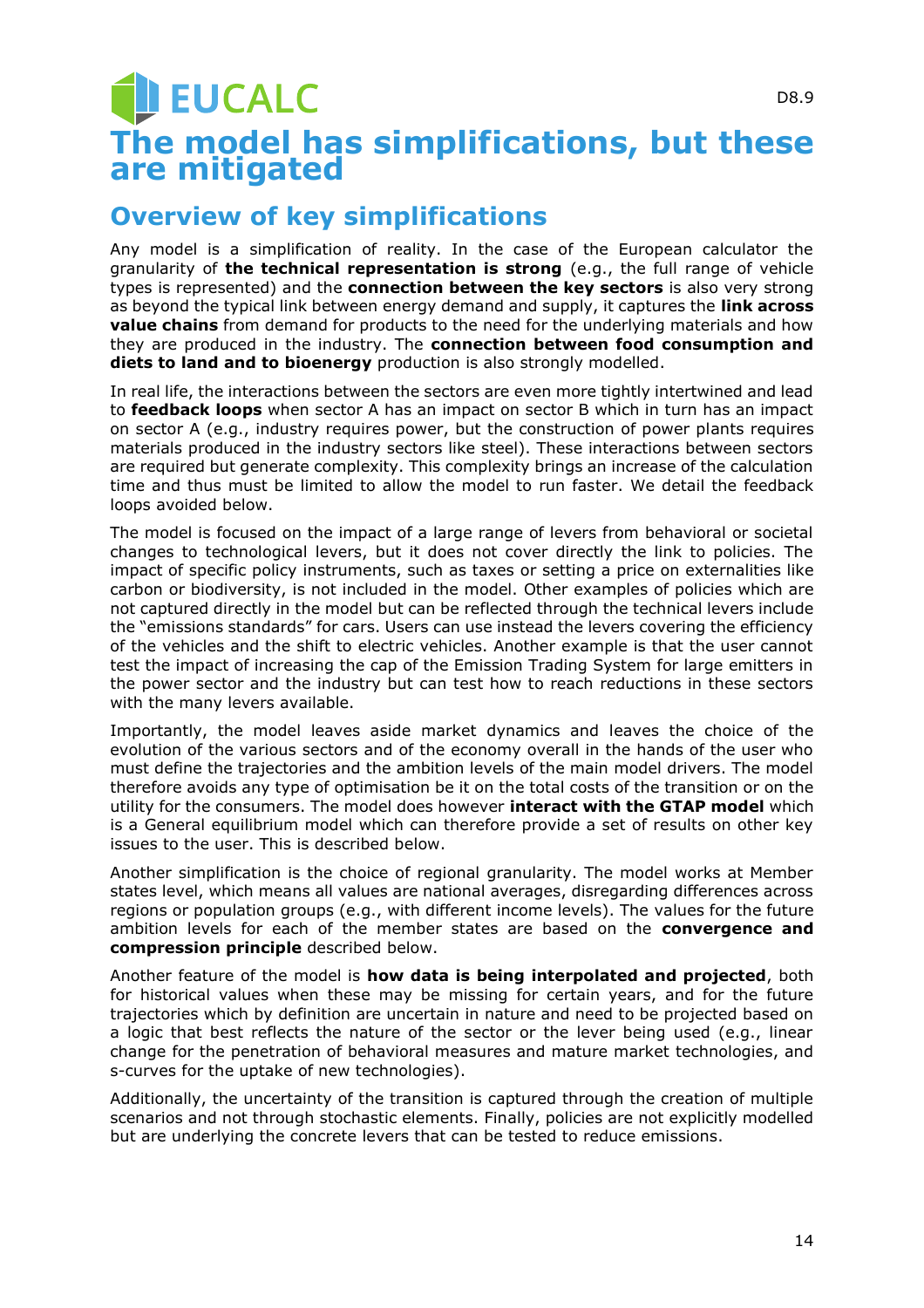# **EUCALC**

## **Feedback loops**

In real life, sectors are tightly intertwined and their interactions lead to feedback loops. These interactions must be modelled but generate complexity which brings an increase in calculation time and thus must be reduced to allow real time computation. There are 2 ways to remove a loop:

- 1. the first option is to create a lever dedicated to it, allowing the user to decide the ambition for a specific branch of the loop;
- 2. the second is to reduce the number of interactions, cutting the 'weakest' link between the sectors, which is the one that has the least material impact on the rest of the sectors.

We illustrate below the effects of an increase steel demand and how the feedback loop can be cut to limit modelling complexity by reducing the number of interactions between sectors or by adding new levers.

- 1. *More steel demand leads to more freight demand;*
- 2. *More freight demand leads to more demand for ships (and ships building materials);*
- 3. *Building & using more ships requires more electricity;*
- 4. *Supplying more electricity requires the deployment of new power plants;*
- 5. *Building power plants requires steel;*

In the example above, several links do not make a material difference because they do not explain a significant portion of the influenced variable. At a global level, ships represent only 2% of steel and power plants represent only a minor contribution to steel demand, which means the necessity of keeping links 3 & 5 should be challenged.

Furthermore, we can also assess modelling freight demand through a lever, which breaks the link 1.

#### *Box 2. Example of increasing steel demand*

The example above is a feedback loop between 2 sectors, but we must also consider the feedback loops that may occur between a larger number of sectors. The Climate loop is one of the major feedback loops running all over the module as temperature changes influence multiple sectors that are emitting GHG emissions which in turn influence the climate and the temperature increase. To avoid this loop, the climate was converted into a lever: the user chooses the target temperature he wants to achieve with his simulation and the web application show him the carbon budget allowed to stay under this target.

The consortium has identified the main feedback loops and took decisions on how to deal with them. This is described in detail in deliverable 8.2.

## **Warning the user when levers are incompatible**

One way to solve feedback loops is to convert them to lever as described above. This can lead to lever incompatibilities when the choice of levers is not completely mutually exclusive and collectively exhaustive (MECE). This means that different levers quantities are linked in the real life, but not in the model. This can lead to some incompatibilities between two levers positions.

We identify different types of lever incompatibilities:

- If [Lever 1] is moved to a higher ambition, then [Lever 2] should be moved to a higher ambition;
- If [Lever 1] moved to a higher ambition, then [Lever 2] should be moved to a lower ambition;
- Some positions of [Lever 1] and [Lever 2] are completely incompatible.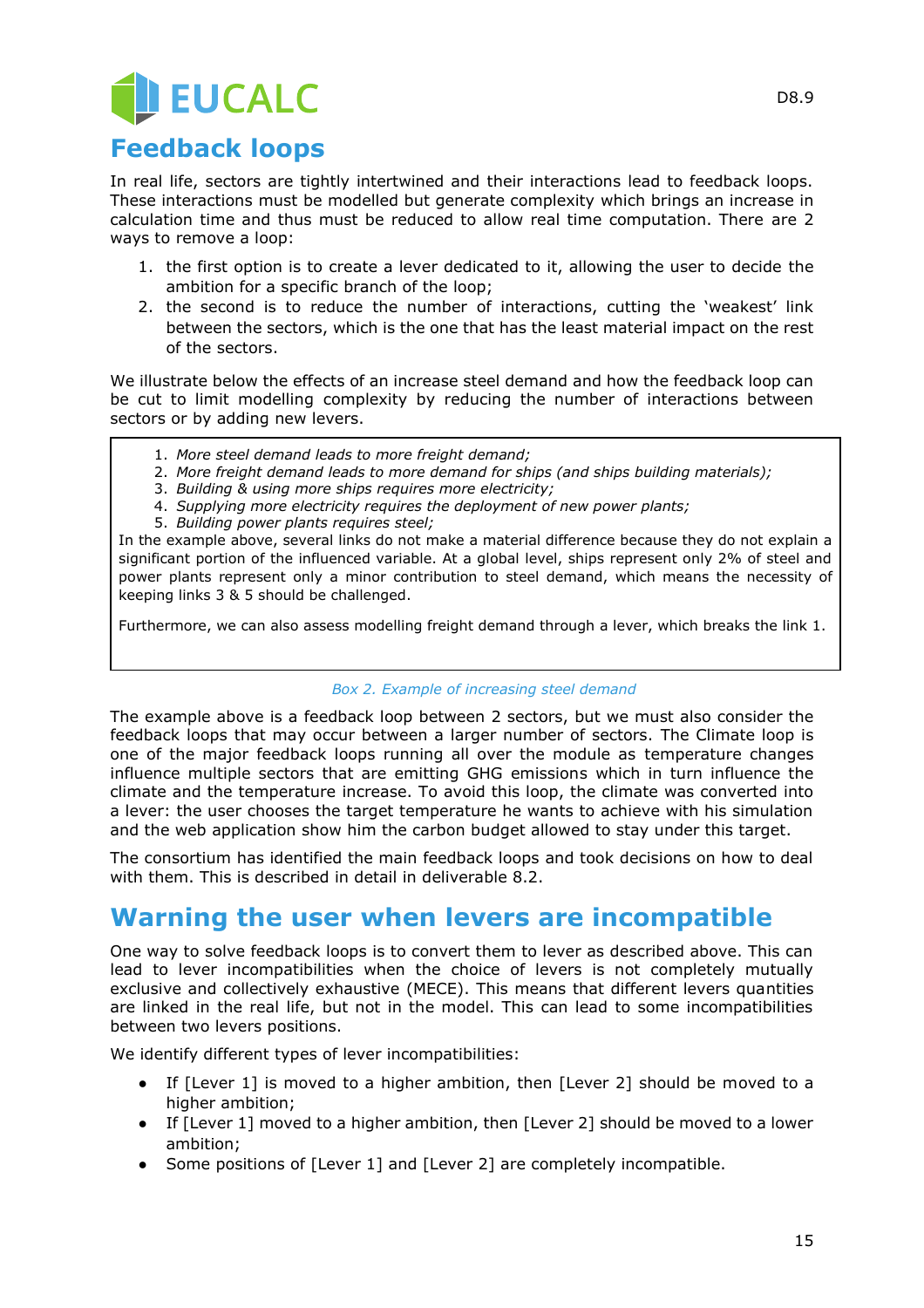![](_page_15_Picture_0.jpeg)

Those lever incompatibilities are generating warnings in the Transition Pathways Explorer to let the user know that the levers position is out of the solution space.

A concrete example is the use of synthetic fuels in some of the sectors like transport. These fuels can be helpful to reach full decarbonization, but seen the large inefficiencies in their production where they require much more energy than they ultimately provide to vehicles, they cannot become a widespread solution. If the user uses only that lever to decarbonize transport fully it will have a warning on the large increase in power required to produce them.

## **Quality management and modelling of key trends**

In addition to input data quality and results calibration, the modelization choices were also subject to quality management. The goal was to integrate the most important trends and future decarbonization solutions to the model and avoid missing major evolutions.

In order to reach those objectives, we proceeded in several steps:

- **Analysis of the current situation**: the first step is to analyse the current situation in each sector. This analysis allows to identify the sub-sectors that are the most important in terms of energy consumption and GHG emissions, and the global trends of those subsectors (are their activity increasing or decreasing? Is there a subsector which is growing faster than the others?). This information is very useful to decide which trends should be modelized in priority (we will first concentrate on the trends concerning major sub-sectors).
- **Identification of major trends for the future**: to identify the major trends and expected evolutions in a sector, we base our analysis on an extensive literature review, on other sectoral models' comparison, and on exchanges with experts (through the workshops and through bilateral discussions).
- **Prioritization of trends to be included in the model:** to decide which trends should include in the model in priority, we asked ourselves 3 questions:
	- o Which sub-sectors will this trend impact? If the impacted sub-sectors are important in terms of energy and emissions, it will be of higher priority than if the trend only impacts small sub-sectors.
	- o What is the development potential of this trend? If the trend is expected to stay very marginal and does not have a large development potential, its will be considered as a lower priority.
	- $\circ$  Does this trend have a clear impact on activity, energy consumption and GHG emissions of the sector? If the identified trend does not have a clear impact on the activity level, energy consumption or GHG emissions, it is not included in the model. A good example of such a case is the car automation case: it can either drastically reduce passenger activity or largely increase it, depending on the context in which it will develop.
- **Modelization of those trends**: once we have identified the trends that will be included in the model, we still need to ensure that they are modelled correctly. Just as for the identification of major trends, we base our analysis on an extensive literature review, on other sectoral models' comparison, and on exchanges with experts. A good way to assess if our modelization is coherent, for example, is to reproduce a scenario from another study in our model, and to compare the results and analyse the differences.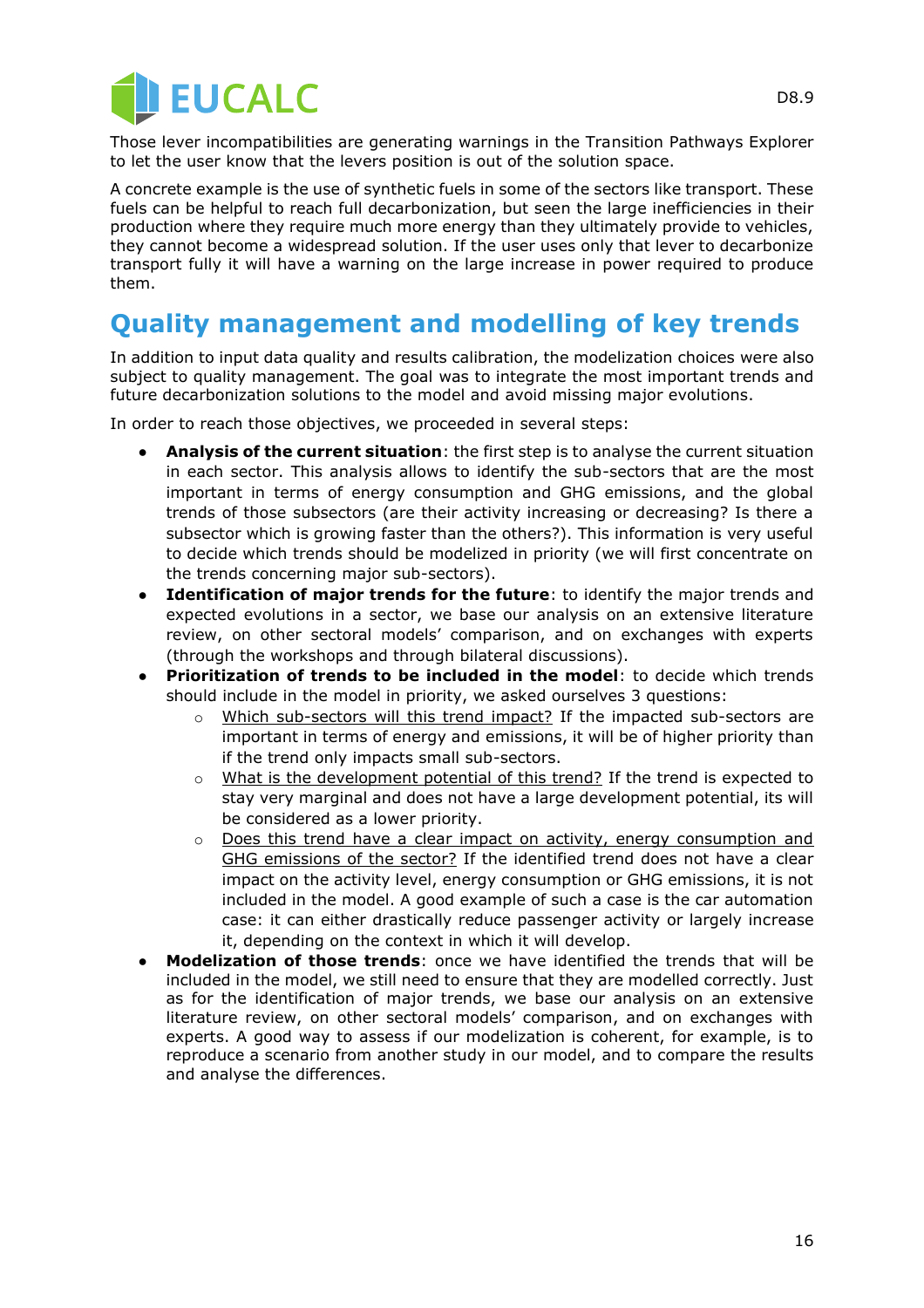# **JEUCALC References**

Pashaei Kamali F., Thurm B., Rankovic A., Vielle M., Posada J. and Osseweijer P., 2018. Deliverable 6.3: Identification of the parameters relevant to assess socioeconomic impacts and consultation workshop – Public deliverable of the EUCalc project

Stettler, M., Ma, L., Mehlig, D., Anciaux, A., Holland, M., and Osseweijer P. (2019). D6.7: EUCalc scenario impacts on air pollution and human health– Public deliverable of the EUCalc project

Thurm, B. and Vielle M. (2019a). Deliverable 6.6: Library of input for the employment module and analysis of the impact on employment and GDP for EU and per MS – Public deliverable of the EUCalc project

Thurm, B. and Vielle M. (2019b). Deliverable 6.8: New EUCalc module on socioeconomic impacts – Public deliverable of the EUCalc project

Yu, W. and Clora, F. (2018). Deliverable 7.1: Formulation of baseline projections and documentation on modeling approach review – Public deliverable of the EUCalc project